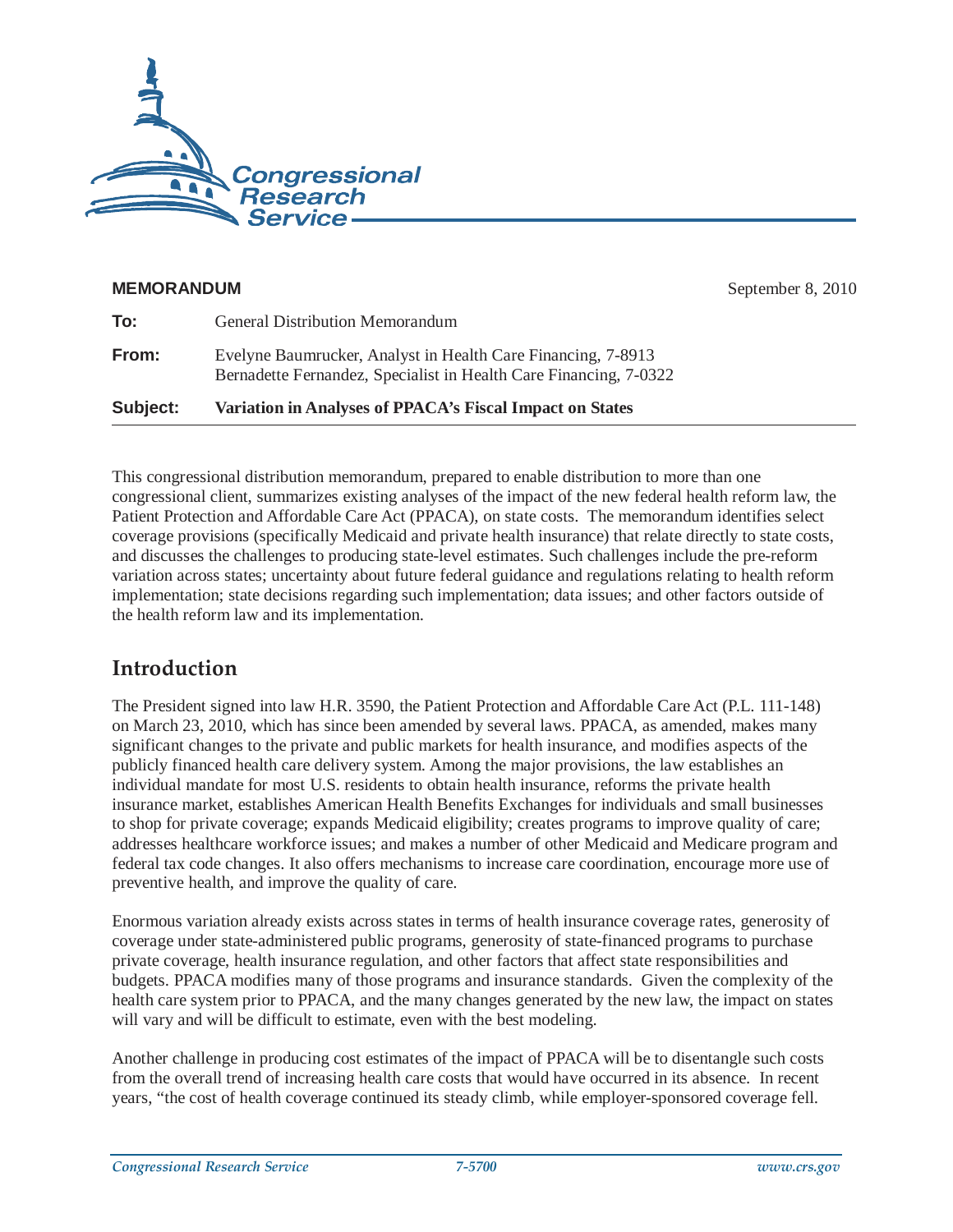-

While the full impact of the recession on employer-sponsored coverage (and overall rates of uninsurance) remains to be seen, state revenues declined just when demand for services rose."<sup>1</sup> Given such trends, it would be useful to identify the costs that states would face in the absence of comprehensive reform in order to understand the cost differences associated with PPACA. One study attempted to do such an analysis, modeling best, intermediate, and worst case scenarios over a 10-year span. Even in the best case, the researchers estimated that without reform, about ¼ of states would see Medicaid/CHIP cost growth of more than 65 percent over the 10 year period, and that employer spending on health insurance premiums would increase in all states.<sup>2</sup>

In response to congressional interest resulting from PPACA, we developed this memorandum to address issues related to potential costs to states. The focus of this memorandum is on health insurance coverage provisions of PPACA, specifically major provisions that permanently change existing state programs and requirements, such as Medicaid and private health insurance regulations. For ease of analysis we address Medicaid and private health insurance separately, but implementation of PPACA necessitates interaction between private and public provisions. Likewise, any thorough estimate of costs should consider these provisions in the context of the current health insurance system and its multiple moving parts.

Given that CRS does not produce cost estimates, we have no plan to produce fiscal impact statements for any state. However, individual states, CBO, and other organizations have generated national and, in some cases, state-level cost estimates based on PPACA coverage provisions (or some portion thereof).<sup>3</sup> In general the cost estimates that we identified focused on the Medicaid program, presumably because it generally represents a substantial portion of state health care budgets, and is an existing program for which current and historical data exists. To the extent that these state studies discussed private health insurance provisions, the discussion focused on mainly descriptive analyses of state responsibilities under PPACA.

It is not our intent to evaluate the validity of the assumptions or the analytic rigor of the methodological approaches used to generate these estimates. Instead, we present the general findings as well as selected assumptions and limitations as reported in the studies that will help the reader put the results into context and better understand the complexity involved in generating estimates of the law's impacts.

In some cases it is unclear whether the cost analyses only consider changes to existing programs and regulations, and do not account for new funding opportunities which may help states with implementation costs.<sup>4</sup> In addition, analyses might not account for the interaction among provisions that could significantly affect costs. According to the Centers for Medicare and Medicaid Services (CMS) Office of the Actuary, "the actual future impacts of the PPACA on health expenditures, insured status, individual decisions, and employer behavior are uncertain. The legislation would result in numerous changes in the

<sup>&</sup>lt;sup>1</sup> "State of the States: The State We're In," Robert Wood Johnson Foundation, Jan. 2010, p. 5, available online at http://www.statecoverage.org/files/State%20of%20the%20States%202010.pdf.

 $2$  J. Holohan, L. Doan, and I. Headen, "The Cost of Failure to Enact Health Reform: Implications for States," Urban Institute, Oct. 1, 2009, available online at http://www.urban.org/publications/411965.html.

 $3$  We use the phrase "coverage provisions" to refer to the provisions in PPACA that would affect existing public programs (e.g., Medicaid) or establish new coverage options (e.g., exchanges). Generally, these provisions are in Titles I and II of PPACA.

<sup>&</sup>lt;sup>4</sup> Examples of such state funding opportunities include grants for planning and implementing exchanges, and grants to establish (or expand) health insurance consumer assistance programs. See "Patient Protection and Affordable Care Act (P.L. 111-148): Potential Funding Opportunities for States," National Association of Insurance Commissioners, April 7, 2010, available online at http://www.naic.org/documents/index\_health\_reform\_general\_nga\_funding\_chart.pdf.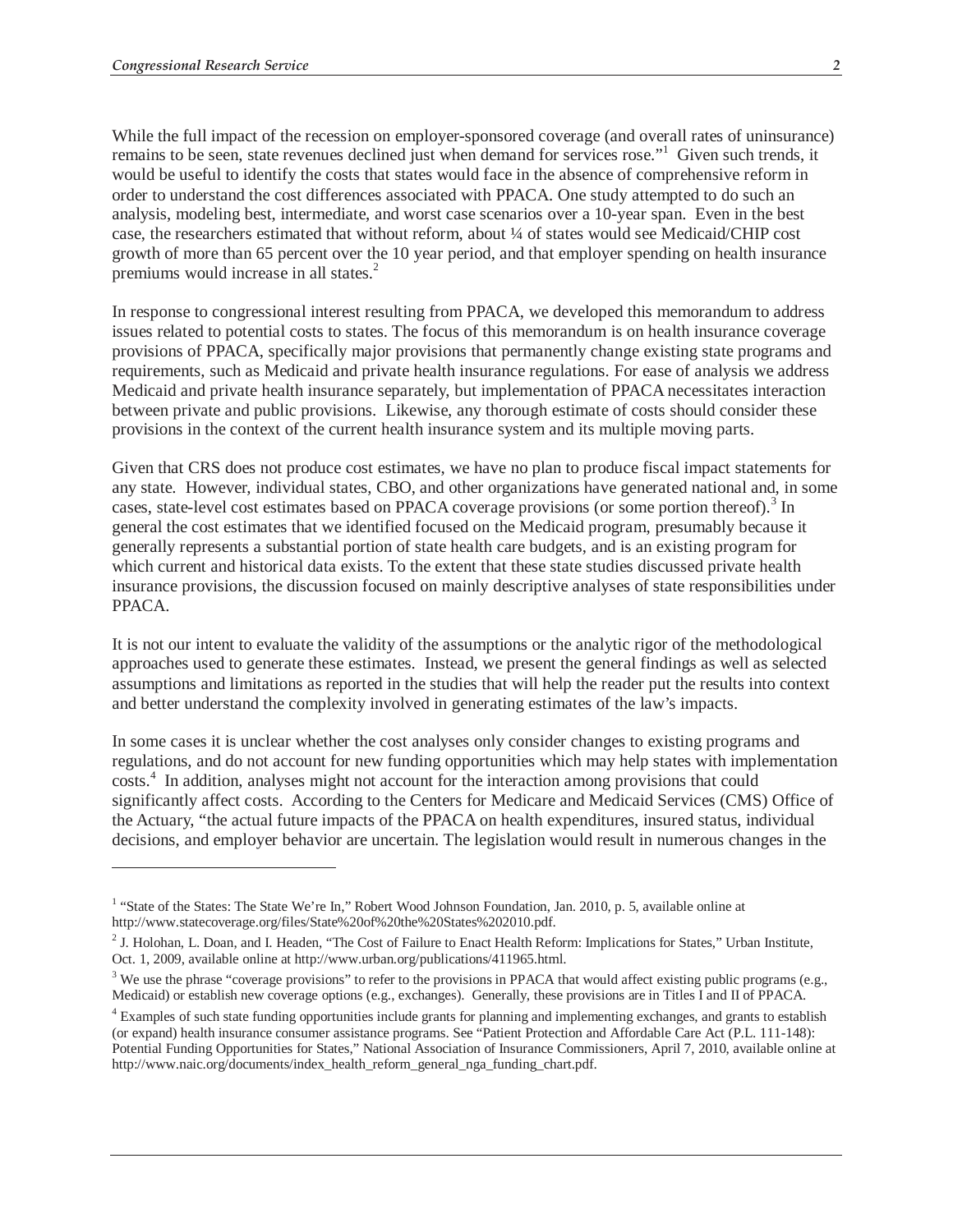way that health care insurance is provided and paid for in the U.S., and the scope and magnitude of these changes are such that few precedents exist for use in estimation."<sup>5</sup>

What follows is a summary of selected state-level cost analyses (available as of August 31, 2010) that were prepared by a variety of organizations to assess the impact of PPACA on the state's budget. These organizations include: (1) state agencies that administer Medicaid and/or the State Children's Health Insurance Program (CHIP); (2) state legislative support agencies, (3) independent consultants retained by the state to provide a financial review of the impacts of PPACA on the state's budget, and (4) organizations (e.g., independent Boards established by the state legislature) whose role is to provide input into policy and planning for the state. **Table 1** (see Appendix) summarizes state-specific analyses of PPACA's impact on enrollment in public programs, the uninsured, and costs.

State-specific cost estimates vary. This variation is a function of the fact that each state analysis employs different methods and assumptions, and considers different sets of variables in producing coverage and cost estimates. For example, the Texas study (April 2010) provides cost estimates associated with the Medicaid and CHIP provisions for the time period between state fiscal year (SFY) 2014 through SFY2023. In addition to the fact that cost estimate is reported in terms of the state's fiscal year (as compared to federal fiscal year), it represents a timeframe that includes 4 additional years beyond the budget horizon that CBO, for example, takes into account in its cost estimate (through FY2019).<sup>6</sup> In another example, the Kansas study (May 2010) reports that its cost estimates are expressed in constant dollars using 2011 as a base, but other states do not specify how their estimate is expressed. Finally, because many non-citizens are not eligible for either Medicaid or CHIP, and unlawfully present individuals are ineligible for subsidies to purchase coverage through state exchanges, imputations to account for immigration status must also be applied. In the Kaiser report (May 2010) the methodology section describes how the researchers attempted to account for legal immigrant status in their model. However, it is not clear whether or to what extent other state specific cost estimates have attempted to capture this component. Because these state-specific analyses vary considerably in terms of what they have tried to take into consideration, it is not useful or advisable to compare their results against one another. Nonetheless, the state-specific analyses do provide value in understanding the law's provisions that states are currently focusing on the impacts on their state budgets.

**Table 2** (see Appendix) summarizes studies whose state cost estimates provided a break out of the Medicaid/CHIP effects of PPACA's coverage provisions (e.g., increases in enrollment due to the individual mandate, the mandatory expansions of the Medicaid program, and the requirement for Medicaid and CHIP to coordinate with exchange coverage). It is important to note that while these studies have attempted to answer the same basic question, variation in the findings exists. To further underscore this point, the Kaiser study  $(May 2010)^7$  shows that results fluctuate considerably when different

-

<sup>&</sup>lt;sup>5</sup> Foster, R. S., "Estimated Financial Effects of the "Patient Protection and Affordable Care Act," as Amended," Centers for Medicare and Medicaid Services, Baltimore, MD, April 22, 2010, available at

http://www.cms.gov/ActuarialStudies/Downloads/PPACA\_2010-04-22.pdf.

<sup>6</sup> CBO's estimate covers the FY2010-FY2019 time frame to be consistent with the budget horizon used under S. Con. Res. 13, the Concurrent Resolution on the Budget for Fiscal Year 2010. Congressional Budget Office, letter to Honorable Nancy Pelosi, March 20, 2010.

 $^7$  John Holahan and Irene Headen, Medicaid Coverage and Spending in Health Reform: National and State-by-State Results for Adults at or below 133% FPL, Kaiser Commission on Medicaid and the Uninsured, May 2010, available at http://www.kff.org/healthreform/upload/Medicaid-Coverage-and-Spending-in-Health-Reform-National-and-State-By-State-Results-for-Adults-at-or-Below-133-FPL.pdf.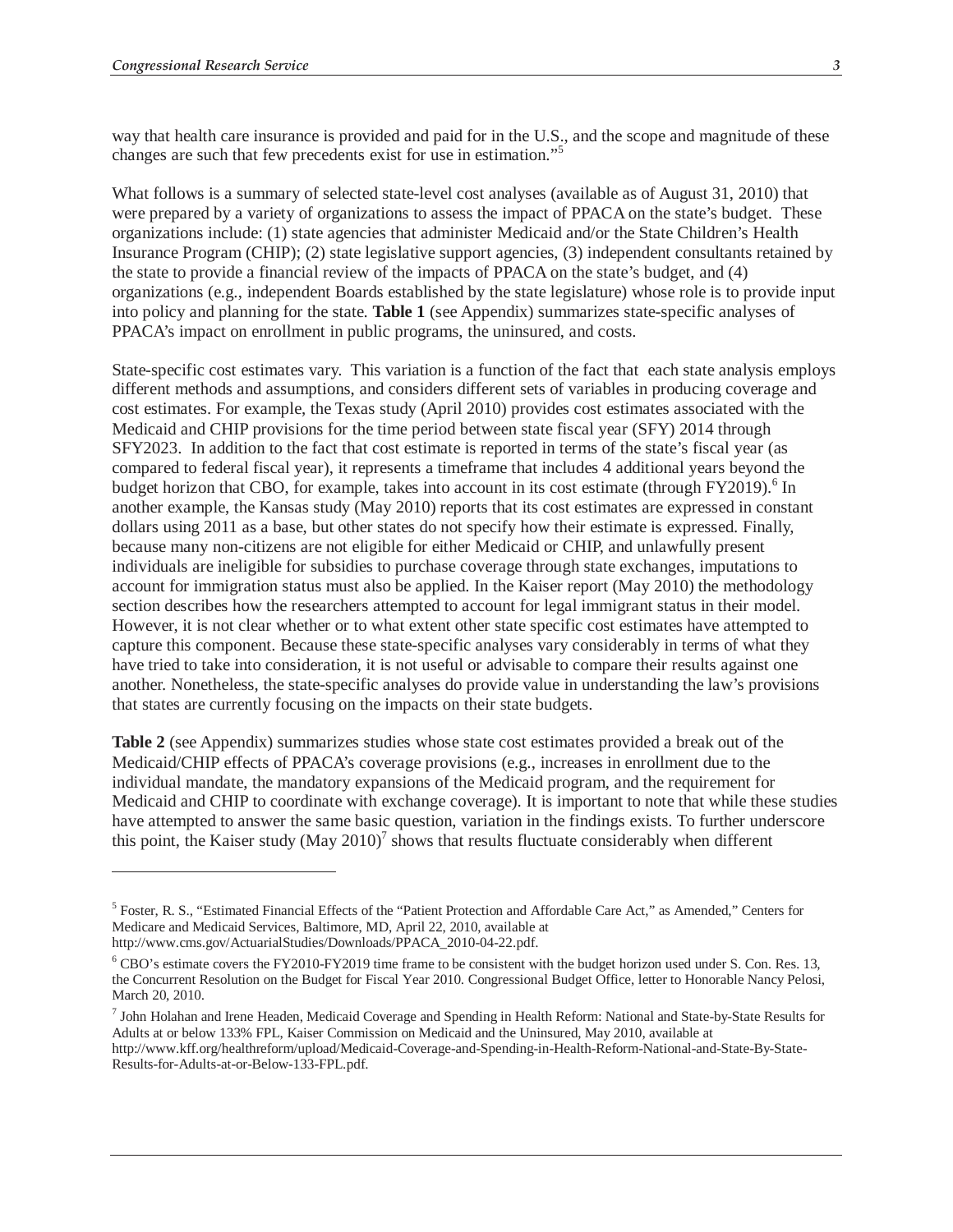participation rates are assumed. In an attempt to capture a range of potential impacts, Kaiser modeled the PPACA's impacts on Medicaid and CHIP enrollment and spending based on two levels of program participation (i.e., 57% participation rate as compared to a 75% participation rate). **Table 2** shows the variation that results when these different participation rates are applied.

# **Major PPACA Provisions with Potential State Cost Implications**

For ease of analysis we address Medicaid and private health insurance provisions separately here, but implementation of PPACA necessitates interaction between private and public provisions. Likewise, cost estimates should account for such interactions within the context of the broader health insurance system.

## **Medicaid and CHIP**

-

PPACA makes significant changes to the Medicaid<sup>8</sup> and CHIP<sup>9</sup> programs.<sup>10</sup> Although not an exhaustive list, some of the major changes that could potentially increase state costs include:

- State requirement to expand Medicaid to nonelderly, nonpregnant adults with income up to 133% of the federal poverty level (FPL).<sup>11</sup> From 2014 to 2016, the federal government will cover 100% of the Medicaid costs of "newly eligible"<sup>12</sup> individuals, with the percentage dropping to 90% by 2020. States cover the percentage not paid by the federal government.
- State requirement to maintain existing Medicaid and CHIP eligibility levels (MOE) for adults until exchanges are fully operational (presumably CY 2014) and for children through 2019 as a condition of receiving federal matching funds for Medicaid expenditures.
- State requirement to improve outreach, streamline enrollment, and coordinate with CHIP and the proposed exchanges that may result in increases in applications and enrollment

<sup>&</sup>lt;sup>8</sup> Medicaid is a federal and state matching program that finances the delivery of health care services for certain populations with limited incomes. Each state that chooses to participate designs and administers its own version of Medicaid under broad federal rules. Individuals who meet state eligibility requirements are entitled to services covered under the state plan. To qualify, an individual must meet both categorical (i.e., must be a member of a covered group such as children, pregnant women, families with dependent children, the elderly, or the disabled), and financial eligibility requirements.

<sup>&</sup>lt;sup>9</sup> CHIP, also a federal and state matching program, provides health care coverage to certain low-income, uninsured children in families with income above Medicaid income standards. States may also extend CHIP coverage to pregnant women when certain conditions are met. In designing their CHIP programs, states may choose to expand Medicaid, create a stand-alone program, or use a combined approach.

<sup>10</sup> For more information on PPACA's changes to Medicaid and CHIP see CRS report R41210, *Medicaid and the State Children's Health Insurance Program (CHIP): Summary and Timeline,* Coordinated by Julie Stone, August 19, 2010.

 $11$  For individuals whose income will be determined using new income counting rules, the law also specifies that an income disregard in the amount of 5% FPL be deducted from an individual's income when determining Medicaid eligibility. This income counting rule effectively raises the upper income eligibility threshold for the new Medicaid eligibility group to 138% FPL.

 $12$  "Newly eligible" individuals are defined as nonelderly, nonpregnant individuals with family income below 133% FPL who (1) are not under the age of 19 (or such higher age as the state may have elected), and (2) are not eligible under the state plan (or a waiver) for full Medicaid state plan benefits or for Medicaid benchmark or benchmark-equivalent coverage, or are eligible but not enrolled (or are on a waiting list) in such coverage as of December 1, 2009.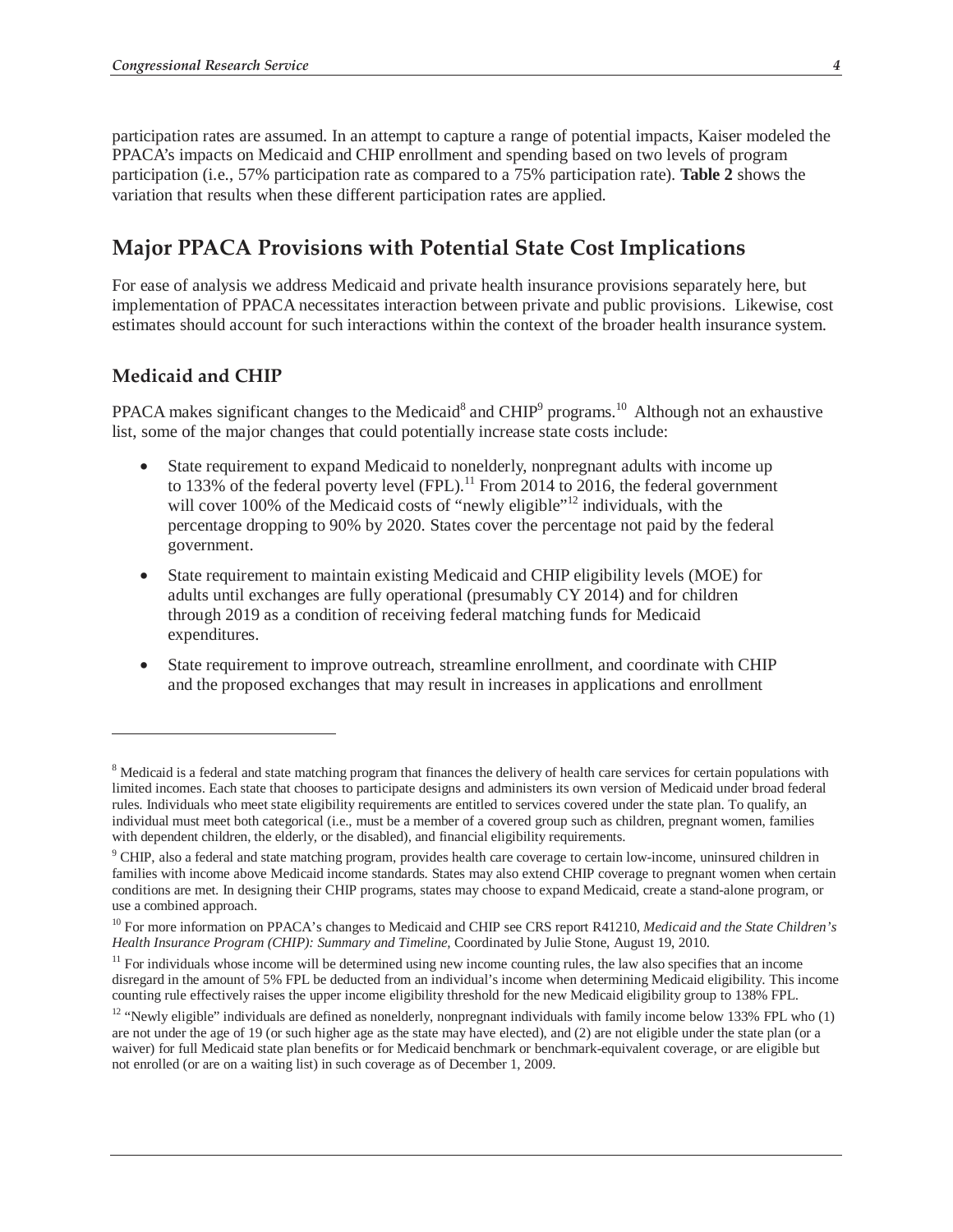among those who were previously eligible but not yet enrolled, as well as increases in administrative costs in the short run.

- Federal requirement to apply reductions in Medicaid disproportionate share hospital (DSH) allotments. While the health reform law is designed to reduce the number of lowincome and patients whose care would otherwise be funded in part by DSH payments to hospitals who treat such individuals, with the law's requirement to apply aggregate reductions in DSH payments going forward it remains to be seen if the states will have to finance care that was previously paid in part through federal DSH allotments.
- Federal requirement to increase the amount of Medicaid drug rebates going to the federal government. Medicaid law requires prescription drug manufacturers who wish to sell their products to Medicaid agencies to enter into rebate agreements with the Secretary on behalf of states. Beginning January 1, 2010, with certain exceptions, PPACA increases the flat rebate percentage used to calculate Medicaid's basic rebate by an amount that varies by drug class. PPACA also requires the Secretary to recover the additional funds states received from drug manufacturers from increases in the basic Medicaid rebates (some of which were previously retained by states).

However, there are also a number of changes to Medicaid and CHIP that may offset some of the increased state costs. Some examples include:

- States that currently finance care for childless adults with state-only dollars will now have access to federal matching funds for those individuals under Medicaid.
- With the expiration of the adult coverage MOE requirement in 2014, states may opt to cut back on some of their prior law income eligibility levels for certain groups with annual income greater than 133% FPL, and move them into state exchange coverage where they would be eligible for federal subsidies to share in the cost of their care.
- CHIP allotments were extended through FY2015. This extension guarantees states access to the program's enhanced federal matching rate for two years beyond the prior expiration date of FY2013.
- The law requires states to set Medicaid payments for primary care services relative to Medicare payment rates, and fully finances the payment rate increase for a temporary period (i.e., 2013 and 2014). After this two year period, it is unclear whether states will continue to pay primary care physicians at the higher rate.
- The law also provides additional options for states to expand home and community-based services as an alternative to institutional care and provides states with increased matching rates for certain long-term care services.

## **Private Health Insurance**

PPACA makes significant changes to private health insurance and therefore directly affects multiple stakeholders. States are impacted by the private market provisions through the various roles they play: as sponsors of health benefits to state employees, dependents, and retirees; as administrators of coverage; and financial assistance programs, and as the primary regulators of the insurance industry. Among the major private market provisions in PPACA that permanently affect these state roles are the new federal insurance standards, establishment of health insurance exchanges, and monitoring and enforcement activities related to the regulation of the health insurance industry.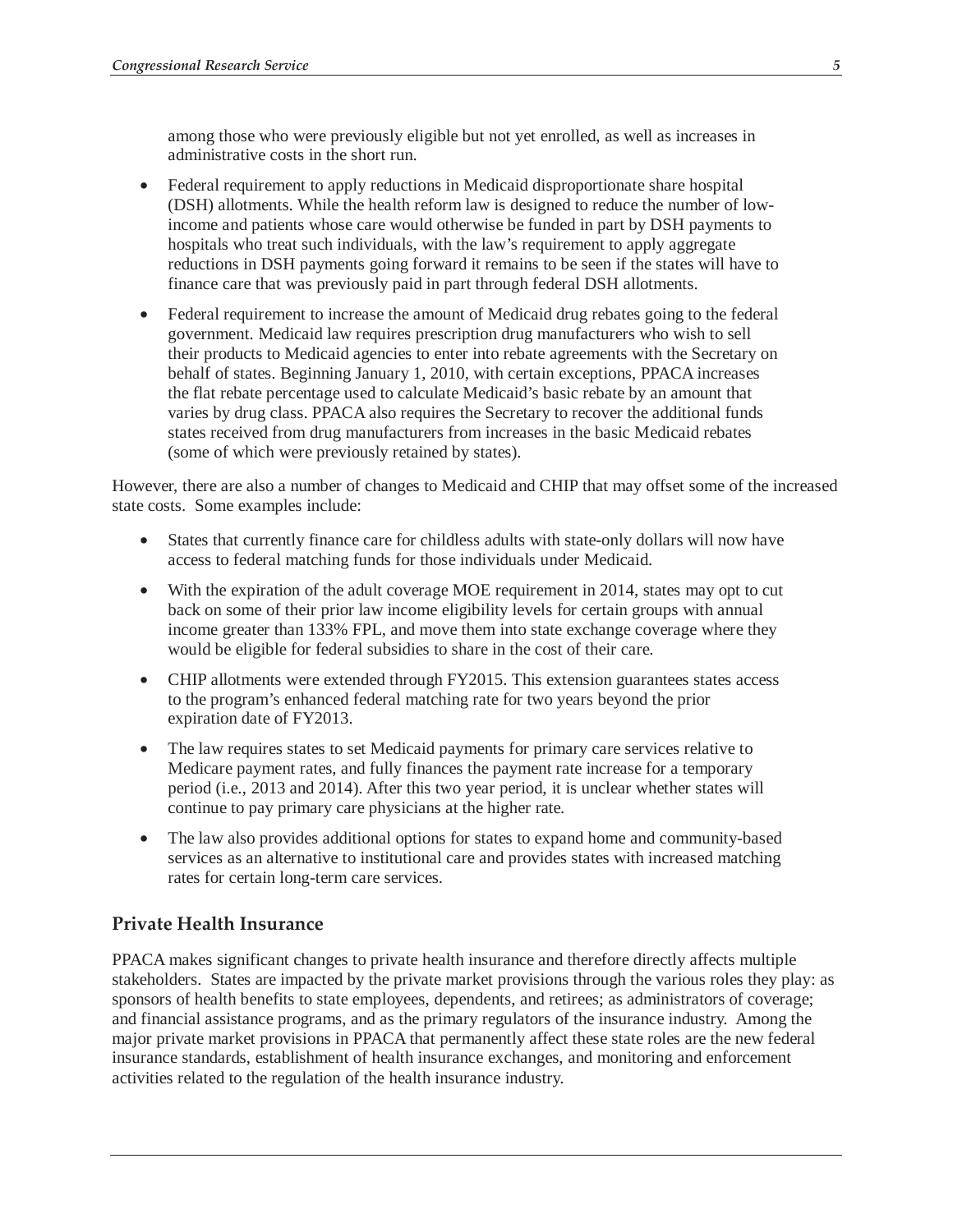-

- The federal market reforms that *may* impact private coverage offered to state employees include the prohibition on certain annual and lifetime dollar limits, coverage of preventive health services with no cost-sharing requirements, extension of dependent coverage, use of uniform coverage documents, prohibition of salary-based discrimination, quality of care provisions, reporting of medical loss ratios and rebates, grievance and appeals processes, standards for electronic billing and other administrative transactions, patient protections, and prohibition on excessive waiting periods.<sup>13</sup> Such requirements may add to the cost of coverage in the private market, which, in turn, may affect states' costs related to offering such health benefits.
- PPACA requires the states to establish exchanges (with federal fallback) to facilitate the purchase of private insurance by individuals, families, and small businesses. PPACA provides appropriations (no specified amount), prior to 2015, for state grants to establish and run exchanges. The general assumption is that states will have to provide ongoing funding for exchanges through assessments on insurers or other means, except in those states that fail to establish their own exchange, in which case the HHS Secretary is required to establish it. $^{14}$
- While PPACA does not include specific enforcement provisions, the addition of the federal market reforms discussed above expands the scope of existing state enforcement responsibilities, which may have implications for state costs. In addition, PPACA establishes a federal standard in a regulatory area that has been solely under the jurisdiction of states: review of health insurance rates submitted by insurance carriers. While PPACA requires an insurer to justify "unreasonable" premium increases to both HHS and the relevant state, it is the state's responsibility to review the materials and provide information to the Secretary based on the rate review. PPACA appropriates \$250 million in grants to states to support this effort, however total state costs are not known, in part because HHS guidance on the rate review process is still forthcoming and states vary in their existing authority and resources to conduct rate reviews.

However, despite these potential sources of increased state costs, interactions of various provisions may lead to cost offsets in other areas. Examples include:

• The Texas Health and Human Services Commission noted in its presentation to the Texas House Select Committee on Federal Legislation that a potential cost offset resulting from health reform may be increased premium revenue.<sup>15</sup> Estimates of the impact of PPACA on health insurance coverage generally finds substantial growth in private coverage, including through exchanges. Given that states currently generate revenue through

<sup>&</sup>lt;sup>13</sup> This list of reforms was generated based on these assumptions: state employee health benefit plans include fully and selfinsured plans, and would be provided to large groups only. The list excluded reforms that largely duplicate existing requirements in the group market (e.g., non-discrimination based on health factors), are not permanent (e.g., temporary high-risk health insurance pool), or likely would not have a direct impact on state employee health benefits plans (e.g., guaranteed issue).

<sup>&</sup>lt;sup>14</sup> On July 29, 2010, HHS issued a Funding Opportunity Announcement (FOA) that announced the availability for the first round of funding for these state grants. Each state and D.C. could apply for up to \$1 million in grant money during this first round. The filing date for applications was September 1, 2010. For additional information, see "State Planning and Establishment Grants," at http://www.hhs.gov/ociio/initiative/index.html.

<sup>&</sup>lt;sup>15</sup> "Federal Health Care Reform – Impact to Texas Health and Human Services," Texas Health and Human Services Commission, April 22, 2010.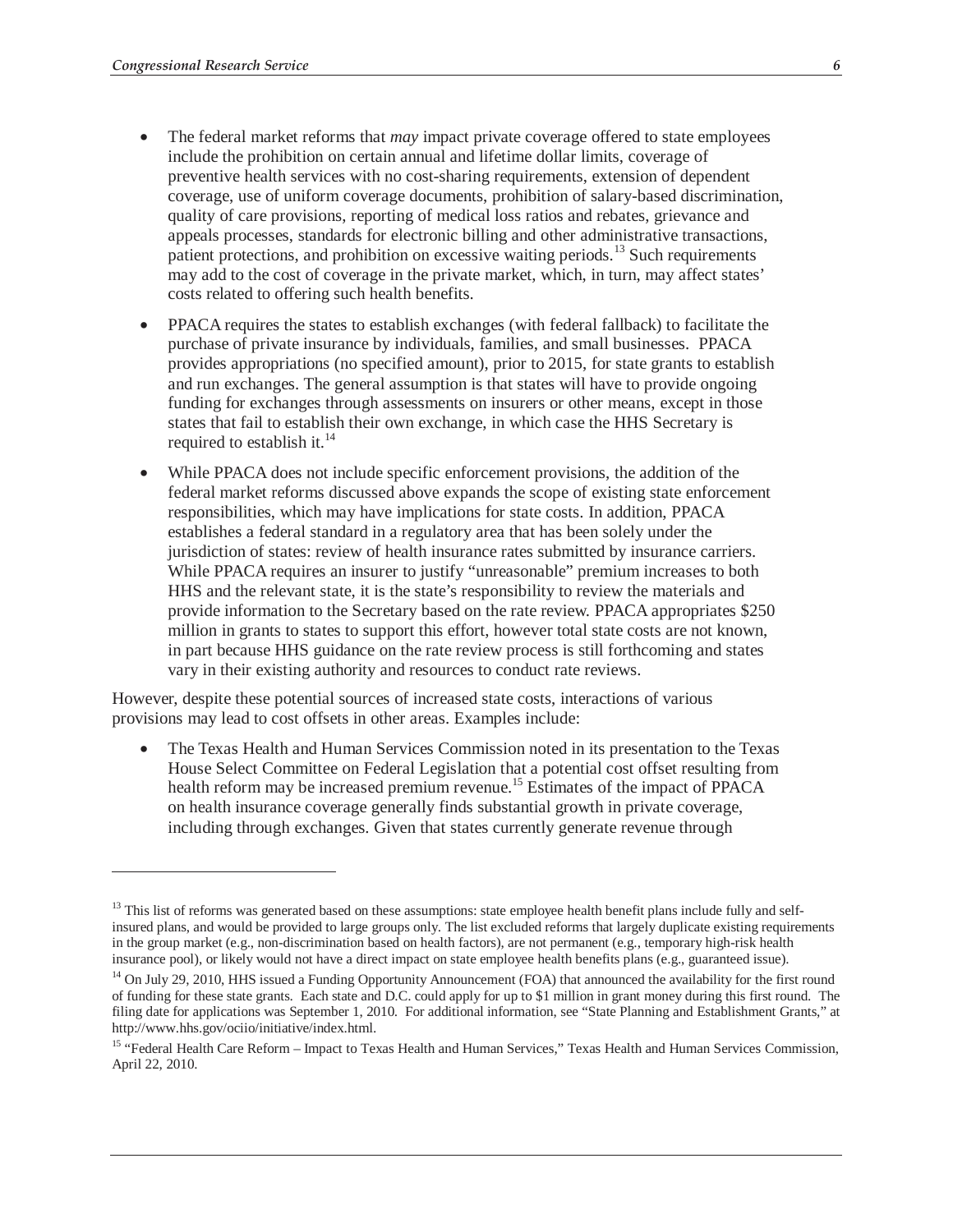premium taxation, growth in private coverage is assumed to lead to increased revenue to states.

• California's Legislative Analyst's Office noted that once the full implementation date of PPACA is reached, the state could likely terminate an existing state-financed health insurance program because other programs under health reform would be established by then $16$ 

# **Analysis**

-

While Medicaid and CHIP differ from private health insurance, both public programs and private coverage share similar challenges with respect to producing state-level cost estimates. Such challenges include pre-reform variation across states; uncertainty about future federal guidance and regulations relating to health reform implementation; state preferences regarding implementation; data issues; and factors outside of health reform. The following discussion describes these challenges in more detail and provides examples from Medicaid and CHIP, as well as private health insurance.

## **Pre-Reform Variation across States**

State impacts will vary based on current coverage levels across states, generosity of the state's Medicaid/CHIP eligibility rules and other state-financed coverage programs, existing private insurance regulatory authority, standards, and resources, current state fiscal health, and other factors. Such variation creates difficulties in accurately estimating costs across states.

- There are substantial differences among states in terms of the percentages of the states' populations that would meet the definition of "newly eligible" under the mandatory Medicaid expansion as compared to previously eligible individuals. Federal matching rates to share in the cost of Medicaid/CHIP coverage for these individuals under health reform will vary by state, by year, and by eligibility status. Although from 2014-2016, the federal government will cover 100% of the Medicaid costs of "newly eligible" individuals.
- It could be argued that PPACA will require limited changes to the benefits of state and local government employee health plans, as current employment-based health plans are grandfathered. Grandfathered plans are exempt from all but a handful of reforms under PPACA. That said, it is difficult to assess the impact of the changes that are required, as some requirements may already be in place. For example, one new requirement under PPACA is that children up to age 26 (and until 2014, who are not offered coverage through their own employer) can remain/enroll on their parent's plan. Some plans may not necessarily see a difference because some states already impose requirements beyond age 26, and may continue to do so. For states that do not have a dependent coverage requirement already in place, insurers may see this as adding to the cost of coverage and *may* pass such costs along to consumers and employers (e.g., states as employers providing health benefits to state employees).

<sup>&</sup>lt;sup>16</sup> "The Patient Protection and Affordable Care Act: An Overview of Its Potential Impact on State Health Programs," Legislative Analyst's Office, May 13, 2010.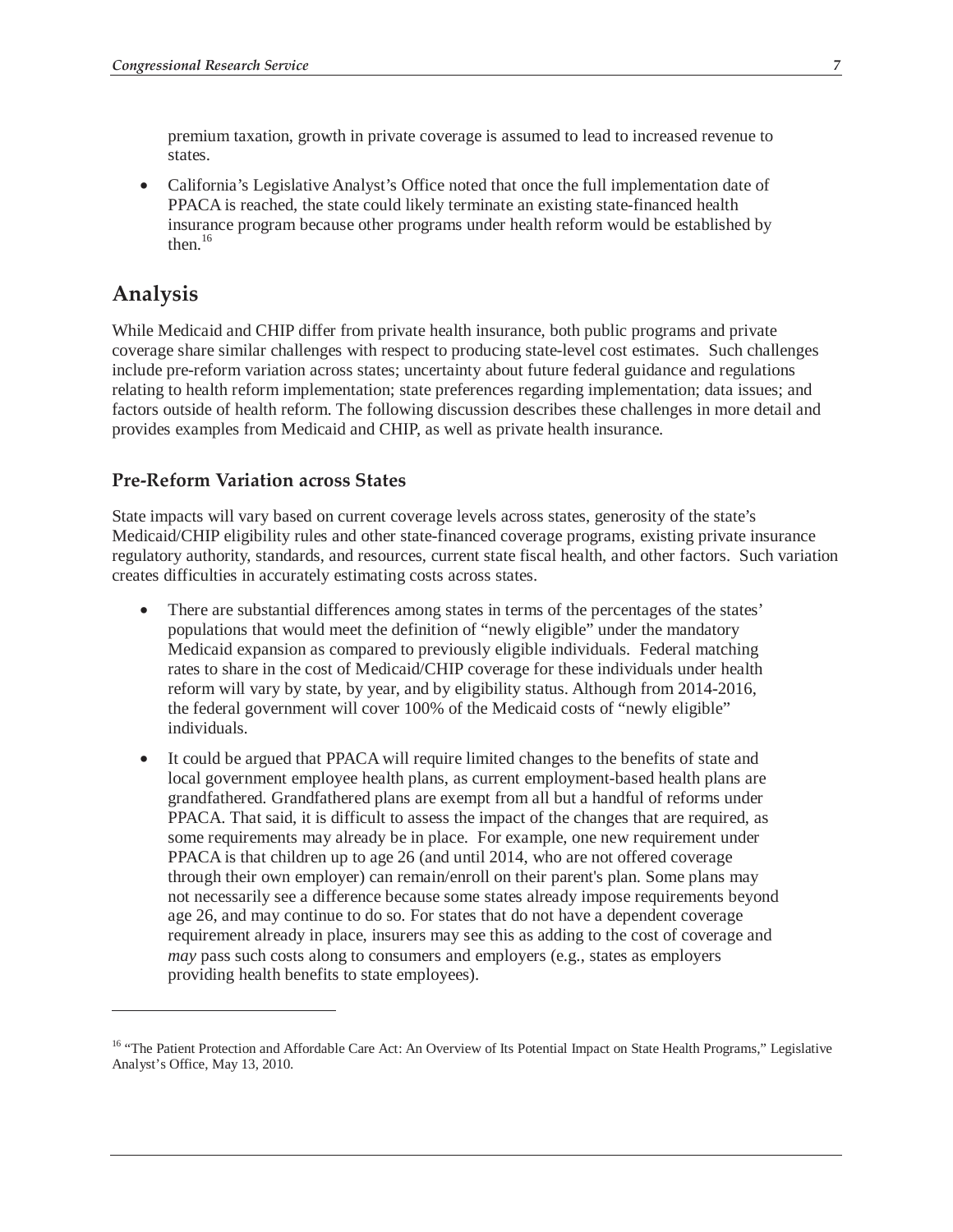#### **Federal Guidance to Shape Implementation**

State-by-state impacts of PPACA's program and regulatory changes will depend, in part, on future federal guidance and interaction with states in implementing the new law.

- Medicaid program participation rates are among the many moving parts that are relevant in assessing the impacts of PPACA. While PPACA includes provisions to encourage states to improve outreach, streamline enrollment, and coordinate with exchanges, states face mixed fiscal priorities that may inhibit their ability and/or willingness to maximize program enrollment. As a result, federal guidance laying out the minimum requirements in these areas will ultimately affect state costs.
- There is a great deal of uncertainty regarding state costs associated with establishing and running exchanges, in part because HHS has not issued guidance regarding the form and structure of exchanges. Moreover, PPACA appropriated an unspecified amount for the purpose of providing grants to the states for planning and establishment of the exchanges.<sup> $17$ </sup> The grants can be renewed if states comply with specific requirements, but no grant may be awarded after January 1, 2015 when exchanges must be self-sustaining. This lack of specificity regarding the amount of federal funding is another source of uncertainty regarding potential state costs.

## **State Preferences Regarding Implementation**

PPACA provides states with some flexibility regarding implementation of many of the law's coverage provisions. Given that states are still formulating their approach to implementation, this creates uncertainty in the scope of future state activities and associated costs.

- PPACA gives states some flexibility regarding implementation and operation of exchanges. A state may opt to have HHS establish its exchange. States also have the option to establish separate exchanges for individuals and small businesses, or establish just one exchange for both. Individual states also may decide to allow large businesses in the exchange. These decisions, individually and collectively, may impact state spending on exchanges.
- The PPACA insurance reforms do *not* uniformly apply to all employer-provided coverage. The type of plan matters with respect to which market reforms it must comply with. For example, a self-insured plan does not have to comply with the medical loss ratio provisions, but a fully-insured plan does.<sup>18</sup> Thus, the decision states make in

-

<sup>&</sup>lt;sup>17</sup> See footnote 14.

<sup>&</sup>lt;sup>18</sup> Organizations that self-insure (or self-fund) do not purchase health insurance from an insurance carrier. Self-insurance refers to coverage that is provided by the organization seeking coverage for its members (e.g., an employer offering health benefits to his employees). Such organizations set aside funds and pay for health benefits directly. (Enrollees may still be charged a premium.) Under self-insurance, the organization itself bears the risk for covering medical expenses. Firms that self-fund health benefits typically contract with third-party administrators to handle administrative duties such as enrollment, premium collection, customer service, and utilization review. With fully insured plans, the insurance carrier charges the plan sponsor (e.g., employer) a fee for providing coverage for the benefits specified in the insurance contract. The fee typically is in the form of a monthly premium. (In turn, the sponsor may decide that each person or family who wishes to enroll must pay part of the premium cost.) Under the fully insured scenario, the insurance carrier bears the insurance risk; that is, the carrier is responsible for covering the applicable costs associated with covered benefits.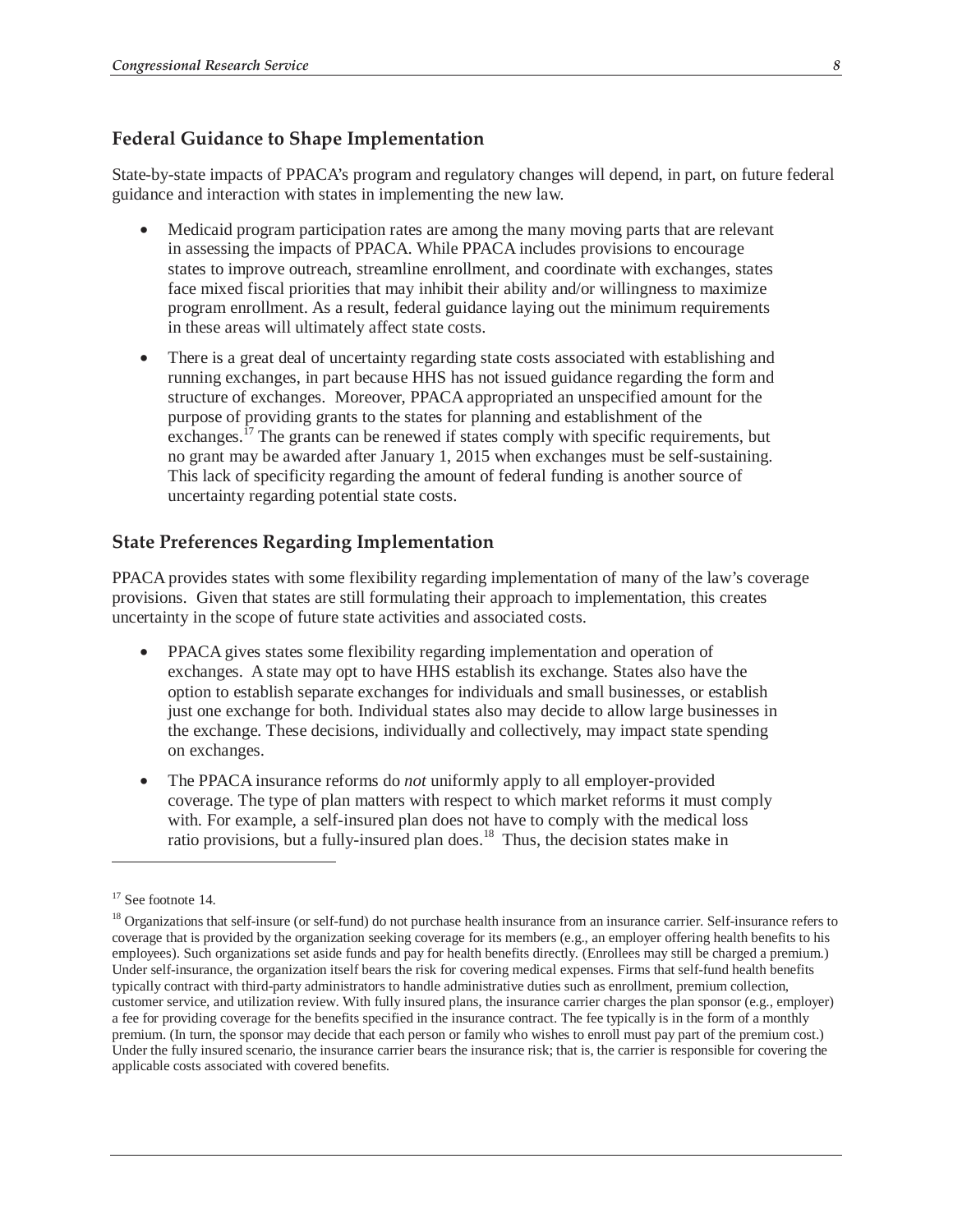funding employee health benefits plans has implications for what insurance reforms such plans are subject to. As mentioned previously, insurers may see these additional requirements as adding to the cost of coverage and *may* pass such costs along to consumers and employers in the form of higher premiums (or higher cost-sharing or reduced benefits).

#### **Data Issues**

Data issues range from limitations of existing data sources to a lack of data.

- Some state specific cost estimates use national surveys such as the Current Population Survey (CPS), the American Community Survey (ACS) or the National Health Interview Survey (NHIS) to simulate eligibility for Medicaid, CHIP, or exchange subsidies. However, these national surveys have their own limitations many of which have been well documented and acknowledged by the Census Bureau and other research organizations.19 For example, the CPS and NHIS have historically undercounted Medicaid enrollees and are less reliable for small states.<sup>20</sup> With much larger sample sizes than that of the CPS or NHIS, the ACS does a better job of reducing error associated with small sample size. However, regardless of the survey used, discrepancies exist between survey estimates of enrollment in Medicaid and the number of enrollees reported in state and national administrative data.
- Given that so many aspects of exchanges are as of yet not known, costs cannot be attributed to the various components with a sufficient degree of confidence. In addition, the exchanges, as specified in the statute, are new entities. While a few states have created similar entities, none have the federal-state design of those established under PPACA. Therefore, there is no dataset from an existing program that could be used to accurately model the initial experience of the exchanges. This contrasts with, for example, the Medicaid program, which has existed for many years and has past administrative data that provides a baseline for state costs.

#### **Factors Outside of Health Reform**

-

Given that health insurance coverage in the U.S. traditionally has been linked with employment, changes in the labor market generally lead to changes in coverage rates. Typically, when the general economy is in decline and unemployment rises, individuals and families lose access to their primary source of insurance. Data on coverage trends typically find that when employment-based coverage decreases, enrollment in

<sup>&</sup>lt;sup>19</sup> For links to the results of research projects conducted by the University of Minnesota's State Health Access Data Assistance Center (SHADAC), the National Center for Health Statistics (NCHS), the Agency for Healthcare Research and Quality (AHRQ), the U.S. Department of Health and Human Services Assistant Secretary for Planning and Evaluation (ASPE), the Centers for Medicare and Medicaid Services (CMS), and the U.S. Census Bureau to explain why discrepancies exist between survey estimates of enrollment in Medicaid and the number of enrollees reported in state and national administrative data, see http://www.census.gov/did/www/snacc/

<sup>&</sup>lt;sup>20</sup> U.S. Census Bureau, "Income, Poverty, and Health Insurance Coverage in the United States: 2008," Current Population Reports P60-236(RV), Washington, DC, 2009, at [http://www.census.gov/prod/2009pubs/p60-236.pdf], p. 20, and p. 57.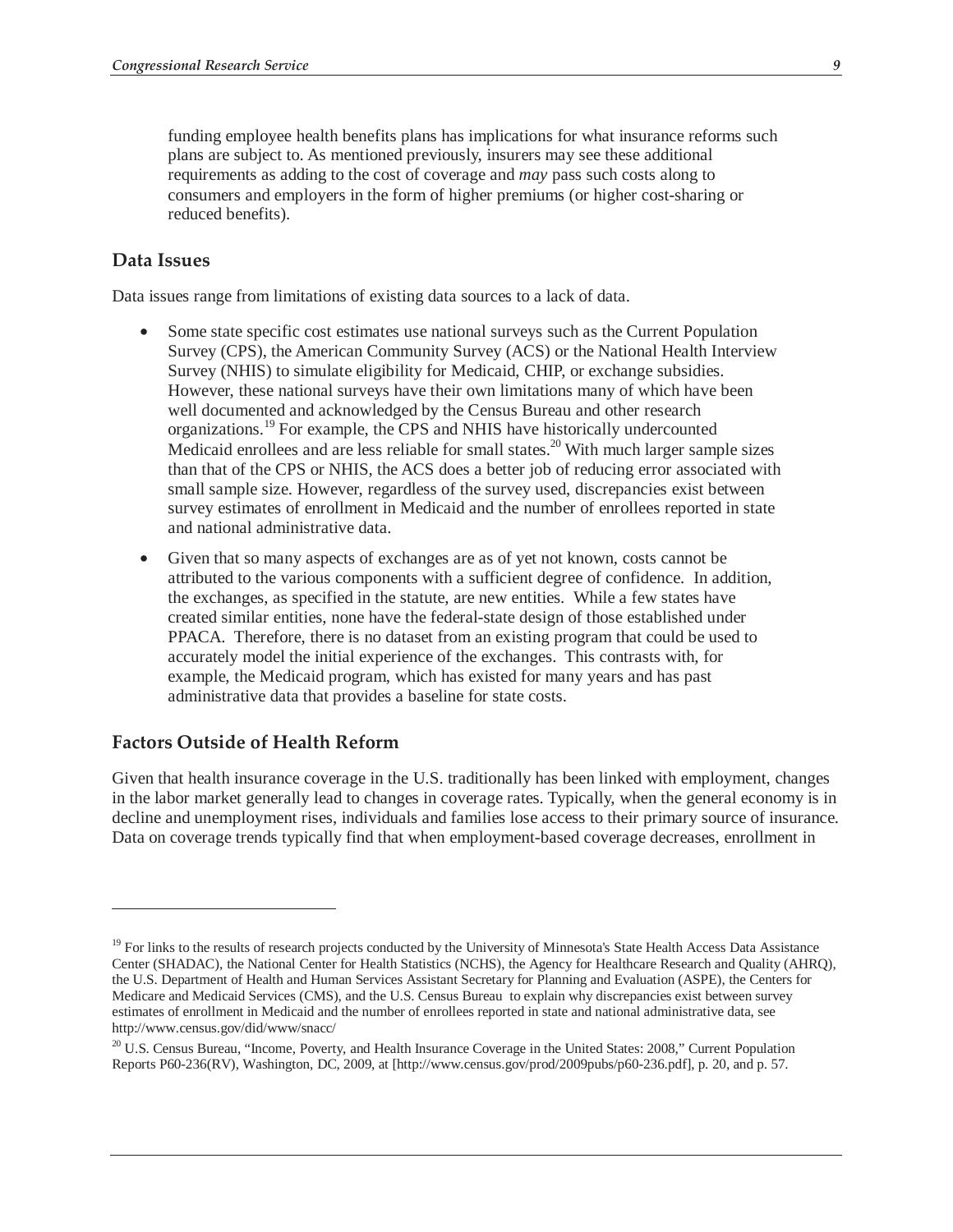Medicaid increases.<sup>21</sup> The public-private mix of enrollment will affect state spending related to both types of coverage.

# **CRS contacts:**

-

Medicaid: Evelyne Baumrucker (7-8913), April Grady (7-9578)

Private Health Insurance: Bernadette Fernandez (7-0322), Mark Newsom (7-1686), Hinda Chaikind (7-7569).

<sup>&</sup>lt;sup>21</sup> "Losing a job often means that people lose health insurance. Many individuals, especially children will become eligible for Medicaid...We estimate that if unemployment rises from an average of 4.6 percent in 2007 to 7 percent in 2009, the number of people with employer sponsored insurance (ESI) would decline by 5.9 million, Medicaid and SCHIP enrollment would increase by 2.4 million and there would be an additional 2.6 million uninsured." John Holahan and A. Bowen Garrett, "Rising Unemployment, Medicaid, and the Uninsured," Jan. 2009, p. i.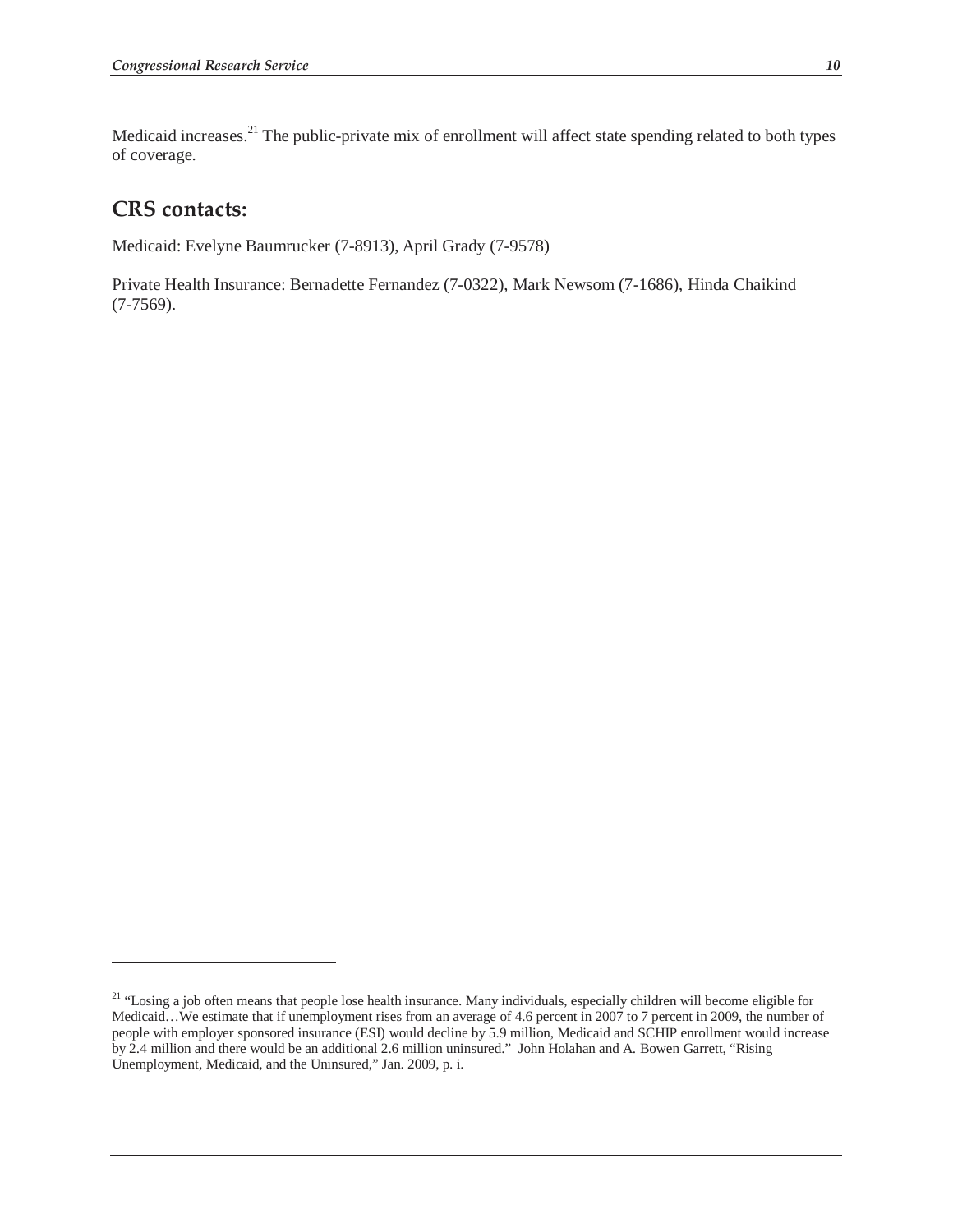# **Appendix**

## **Table 1. State-Specific Analyses of PPACA's Impact on State Costs**

| <b>State</b> | <b>Description</b>                                                                                                                                                                                                                                                                                                                                                                                                                                                                                                                                                                                                                                              | <b>Estimates of</b><br>Increase in<br>Medicaid<br><b>Enrollment in</b><br>thousands<br>(timeframe) | <b>Estimates of</b><br><b>Reduction in</b><br>the Number of<br><b>Uninsured in</b><br>the State<br>(time frame) | <b>Estimates of</b><br><b>State</b><br><b>Costs/Savings</b><br>in millions<br>(time frame) |
|--------------|-----------------------------------------------------------------------------------------------------------------------------------------------------------------------------------------------------------------------------------------------------------------------------------------------------------------------------------------------------------------------------------------------------------------------------------------------------------------------------------------------------------------------------------------------------------------------------------------------------------------------------------------------------------------|----------------------------------------------------------------------------------------------------|-----------------------------------------------------------------------------------------------------------------|--------------------------------------------------------------------------------------------|
| California   | "The Patient Protection and Affordable Care Act: An Overview of Its Potential Impact on State<br>Health Programs"<br>Provides an estimate of the impact of PPACA on Medicaid enrollment and state spending on<br>Medicaid.                                                                                                                                                                                                                                                                                                                                                                                                                                      | 2,000<br>(no timeframe<br>provided)                                                                | N/A                                                                                                             | "low billions of<br>dollars"<br>(annual)                                                   |
|              | Cost estimate attributed to increase in Medicaid enrollment, accounting for eligible but not enrolled<br>and expansion populations (eligibility up to 133 percent FPL and former foster children), and<br>increased primary care provider payments.                                                                                                                                                                                                                                                                                                                                                                                                             |                                                                                                    |                                                                                                                 |                                                                                            |
|              | Prepared by the Health Section of the Legislative Analyst's Office, a state governmental office<br>providing fiscal and policy information to the California Legislature.                                                                                                                                                                                                                                                                                                                                                                                                                                                                                       |                                                                                                    |                                                                                                                 |                                                                                            |
|              | http://www.lao.ca.gov/reports/2010/hlth/fed_healthcare/fed_healthcare_051310.pdf                                                                                                                                                                                                                                                                                                                                                                                                                                                                                                                                                                                |                                                                                                    |                                                                                                                 |                                                                                            |
| Florida      | "Overview of National Health Reform Legislation"                                                                                                                                                                                                                                                                                                                                                                                                                                                                                                                                                                                                                | 1.772                                                                                              | N/A                                                                                                             | \$1,203                                                                                    |
|              | Provides an estimate of the impact of PPACA on enrollment in the state's Medicaid and CHIP<br>programs and the increase in Medicaid primary care provider payments.                                                                                                                                                                                                                                                                                                                                                                                                                                                                                             | (by 2019)                                                                                          |                                                                                                                 | (by 2019)                                                                                  |
|              | Does not include impacts associated with increases in administration costs, changes to the federal<br>pharmacy rebate or changes to state disproportional share hospital payment allowances. Takes into<br>account potential shift of individuals with annual income <133% FPL who are currently enrolled under<br>private health plans to shift to the Medicaid program. Assumes CHIP children with annual income<br><133% FPL will shift to Medicaid program. Assumes SFY 2012-2013 Medicaid expenditures program<br>expenditures and caseloads for non-expansion populations and uses Census data increase by 1.6%<br>through 2014 for expansion population. |                                                                                                    |                                                                                                                 |                                                                                            |
|              | Prepared by The Agency For Health Care Administration, the chief health policy and planning entity<br>for the state.                                                                                                                                                                                                                                                                                                                                                                                                                                                                                                                                            |                                                                                                    |                                                                                                                 |                                                                                            |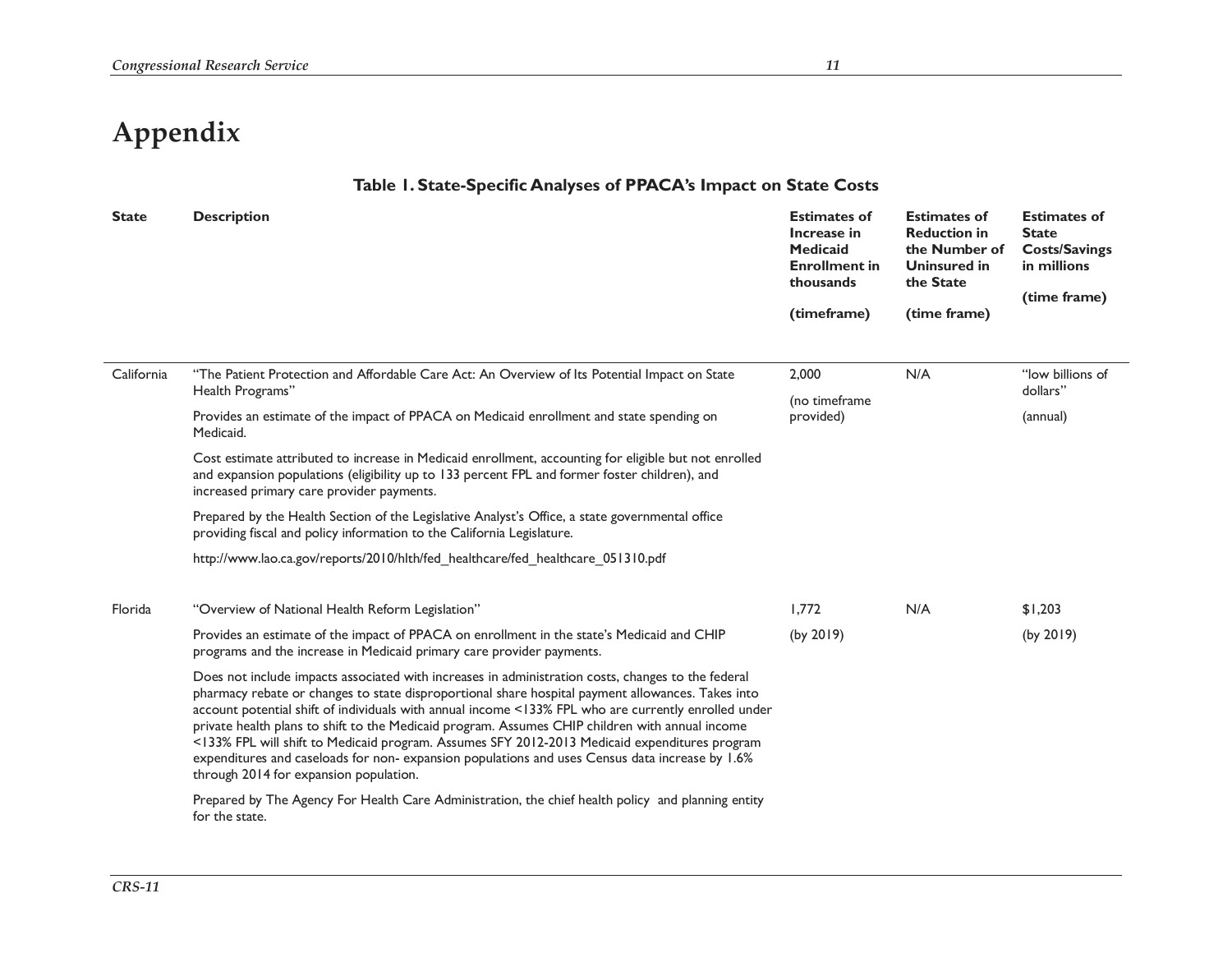| <b>State</b> | <b>Description</b>                                                                                                                                                                                                                                                                                                                                                                                                                                                                                                                                                                                                                                                                                                                                                                            | <b>Estimates of</b><br>Increase in<br><b>Medicaid</b><br><b>Enrollment in</b><br>thousands | <b>Estimates of</b><br><b>Reduction in</b><br>the Number of<br><b>Uninsured in</b><br>the State | <b>Estimates of</b><br><b>State</b><br><b>Costs/Savings</b><br>in millions<br>(time frame) |
|--------------|-----------------------------------------------------------------------------------------------------------------------------------------------------------------------------------------------------------------------------------------------------------------------------------------------------------------------------------------------------------------------------------------------------------------------------------------------------------------------------------------------------------------------------------------------------------------------------------------------------------------------------------------------------------------------------------------------------------------------------------------------------------------------------------------------|--------------------------------------------------------------------------------------------|-------------------------------------------------------------------------------------------------|--------------------------------------------------------------------------------------------|
|              |                                                                                                                                                                                                                                                                                                                                                                                                                                                                                                                                                                                                                                                                                                                                                                                               | (timeframe)                                                                                | (time frame)                                                                                    |                                                                                            |
|              | http://ahca.myflorida.com/Medicaid/Estimated_Projections/docs/National_Health_Care_Reform_0401<br>10.pdf                                                                                                                                                                                                                                                                                                                                                                                                                                                                                                                                                                                                                                                                                      |                                                                                            |                                                                                                 |                                                                                            |
| Indiana      | "Patient Protection and Affordable Care Act with House Reconciliation - Financial Analysis"                                                                                                                                                                                                                                                                                                                                                                                                                                                                                                                                                                                                                                                                                                   | 1,554                                                                                      | N/A                                                                                             | \$3,579                                                                                    |
|              | Provides a financial review of PPACA as it relates to the provisions impacting the state's Medicaid<br>program and budget.                                                                                                                                                                                                                                                                                                                                                                                                                                                                                                                                                                                                                                                                    | (SFY <sub>s</sub> 2011)<br>through 2020)                                                   |                                                                                                 | (SFYs 2011<br>through 2020)                                                                |
|              | The study considered the following components when generating their assessment of the impacts of<br>health reform on the state budget: the Medicaid Expansion to 133% FPL, the impact of the reduced<br>federal medical assistance percentage (FMAP) rate for their Healthy Indiana Plan eligibles, spend down<br>and their SSI eligible population, the state's projected pharmacy rebate loss, the impact of the<br>physician fee schedule increase, the mandatory expansion to foster care children, administrative<br>costs, the enhanced match rate under the CHIP program, the state's current thoughts on the<br>treatment of their Breast and Cervical Cancer program and pregnant women coverage for individuals<br>with annual income greater than 133% FPL at full implementation. |                                                                                            |                                                                                                 |                                                                                            |
|              | Prepared by Milliman, Inc., a consulting service retained by the State of Indiana, Family and Social<br>Services Administration to provide consulting services related to the financial review of PPACA.                                                                                                                                                                                                                                                                                                                                                                                                                                                                                                                                                                                      |                                                                                            |                                                                                                 |                                                                                            |
|              | http://www.in.gov/fssa/files/Milliman_financial_analysis_May2010.pdf                                                                                                                                                                                                                                                                                                                                                                                                                                                                                                                                                                                                                                                                                                                          |                                                                                            |                                                                                                 |                                                                                            |
| Kansas       | "Preliminary Estimates of the Impact of Federal Health Reform on State Spending in Kansas"                                                                                                                                                                                                                                                                                                                                                                                                                                                                                                                                                                                                                                                                                                    | 3                                                                                          | 9                                                                                               | \$621                                                                                      |
|              | Provides preliminary estimates of the impact of PPACA on state spending in Kansas.                                                                                                                                                                                                                                                                                                                                                                                                                                                                                                                                                                                                                                                                                                            | (by 2020)                                                                                  | (by 2020)                                                                                       | (by 2020)                                                                                  |
|              | Estimates represent the most likely outcome of PPACA reforms. Assumes state takes no additional<br>actions to expand coverage or reduce spending, and increased costs in program administration. Cost<br>estimate is for spending on medical care only in the Medicaid program. Excludes administrative costs<br>and changes in DSH spending. Estimates are expressed in constant dollars using 2011 as a base.                                                                                                                                                                                                                                                                                                                                                                               |                                                                                            |                                                                                                 |                                                                                            |
|              | Prepared by the Kansas Health Policy Authority, an independent Board comprised of members<br>selected by the Governor and the leadership of the state legislature to provide governance and<br>thoughtful policy direction for the state's health care-related agenda.                                                                                                                                                                                                                                                                                                                                                                                                                                                                                                                        |                                                                                            |                                                                                                 |                                                                                            |
|              | http://www.khpa.ks.gov/ppaca/download/Impact%20of%20Federal%20Health%20Reform%20on%20Ka<br>nsas%20-%20allison%20presentation.pdf                                                                                                                                                                                                                                                                                                                                                                                                                                                                                                                                                                                                                                                              |                                                                                            |                                                                                                 |                                                                                            |
|              |                                                                                                                                                                                                                                                                                                                                                                                                                                                                                                                                                                                                                                                                                                                                                                                               |                                                                                            |                                                                                                 |                                                                                            |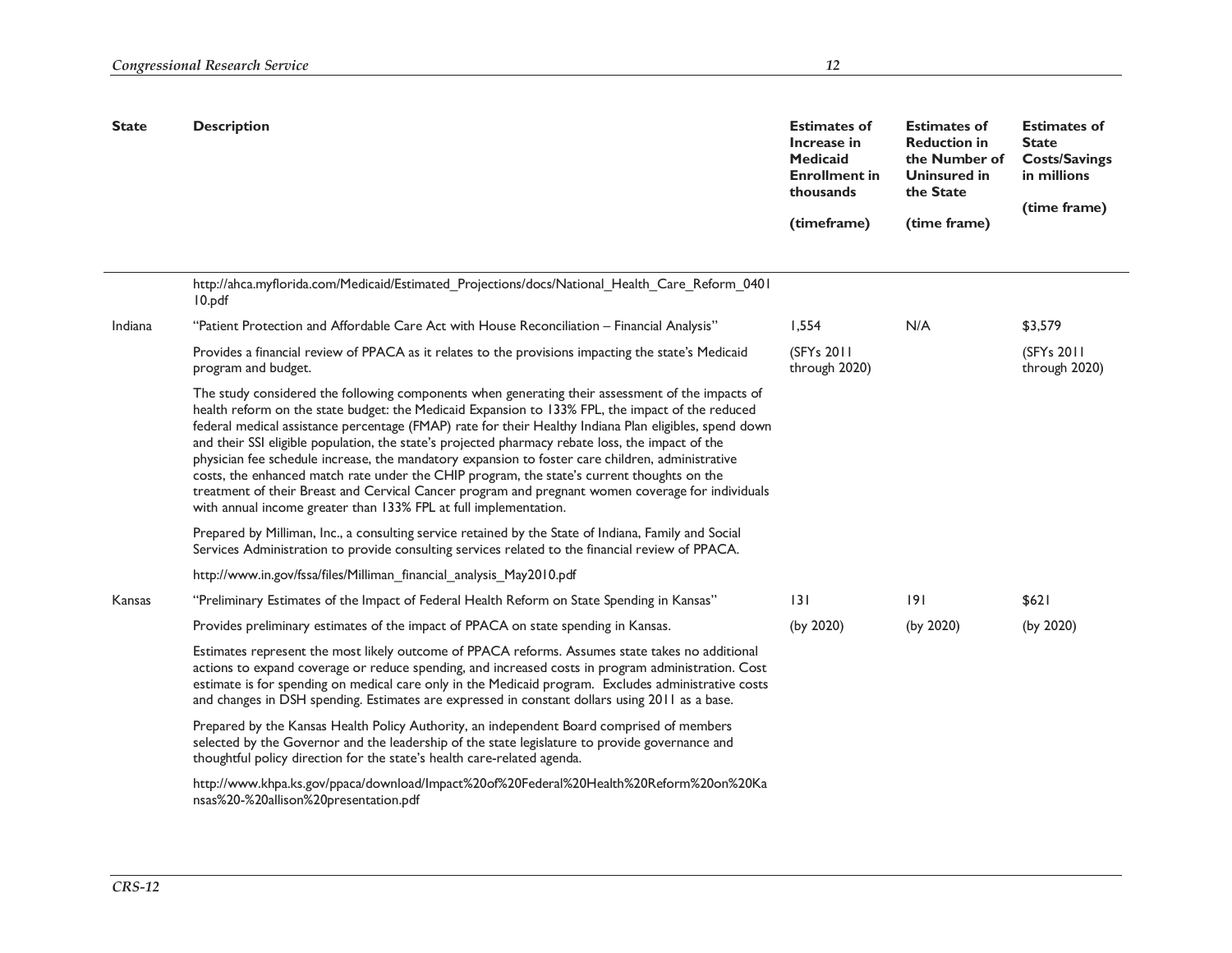| <b>State</b> | <b>Description</b>                                                                                                                                                                                                                                                                                                                                                                                                                                         |                 | <b>Estimates of</b><br><b>Reduction in</b><br>the Number of<br>Uninsured in<br>the State | <b>Estimates of</b><br><b>State</b><br><b>Costs/Savings</b><br>in millions |
|--------------|------------------------------------------------------------------------------------------------------------------------------------------------------------------------------------------------------------------------------------------------------------------------------------------------------------------------------------------------------------------------------------------------------------------------------------------------------------|-----------------|------------------------------------------------------------------------------------------|----------------------------------------------------------------------------|
|              |                                                                                                                                                                                                                                                                                                                                                                                                                                                            | (timeframe)     | (time frame)                                                                             | (time frame)                                                               |
|              |                                                                                                                                                                                                                                                                                                                                                                                                                                                            |                 |                                                                                          |                                                                            |
| Kansas       | "Kansas: Impact of Federal Health Reform"                                                                                                                                                                                                                                                                                                                                                                                                                  | 120             | $191 - 237$                                                                              | $$2-36.3$                                                                  |
|              | Provides presentation of preliminary estimates of PPACA's impact on coverage and state costs based<br>on 4 scenarios.                                                                                                                                                                                                                                                                                                                                      | ("post-reform") | ("post-reform")                                                                          | ("post-reform")                                                            |
|              | Four scenarios modeled using two different counts of remaining uninsured (98,000 and 143,000) and<br>two different provider reimbursement rate increases (0% increase and 5% increase). Medicaid<br>enrollment includes both Medicaid and CHIP, according to just one of the scenarios modeled. Study<br>did not attribute the cost estimate to any particular program or coverage initiative. It is unclear what<br>this state costs estimate represents. |                 |                                                                                          |                                                                            |
|              | Prepared by Schramm-Raleigh Health Strategy for the Kansas Health Policy Authority, the state's<br>main health policy agency.                                                                                                                                                                                                                                                                                                                              |                 |                                                                                          |                                                                            |
|              | http://media.khi.org/news/documents/2010/05/18/5-18-10_SRHealth_Presentation.pdf                                                                                                                                                                                                                                                                                                                                                                           |                 |                                                                                          |                                                                            |
| Maryland     | "Interim Report"                                                                                                                                                                                                                                                                                                                                                                                                                                           | N/A             | Decrease of 7.3                                                                          | Savings of \$829                                                           |
|              | Provides estimates of PPACA's impact on the uninsured rate and costs associated with changes to<br>both public and private coverage.                                                                                                                                                                                                                                                                                                                       |                 | percentage<br>points                                                                     | (FY 2011-2020)                                                             |
|              | Savings estimate is the net result of cost increases due to Medicaid expansion, increased spending for<br>state employee/retiree health benefits, and administrative costs (e.g., establishing exchange), and<br>revenue growth/savings from increased federal support of state's CHIP program, new hospital<br>assessments, increased premium taxation revenue, and reduction in state funding for safety net<br>programs.                                |                 | (by 2017)                                                                                |                                                                            |
|              | Prepared by the state's Health Care Reform Coordinating Council for submission to the Governor.                                                                                                                                                                                                                                                                                                                                                            |                 |                                                                                          |                                                                            |
|              | http://www.healthreform.maryland.gov/documents/100726interimreport.pdf                                                                                                                                                                                                                                                                                                                                                                                     |                 |                                                                                          |                                                                            |
| Michigan     | "Fiscal Analysis of the Federal Health Reform Legislation"                                                                                                                                                                                                                                                                                                                                                                                                 | 375             | N/A                                                                                      | \$200                                                                      |
|              | Examines the fiscal impacts of PPACA on state and local government in Michigan.                                                                                                                                                                                                                                                                                                                                                                            | (by 2019)       |                                                                                          | (by 2019)                                                                  |
|              | Assumes a Medicaid federal matching rate of 66.7%. Discusses the cost to the state to continue the<br>Medicaid primary care physician payment rates at the Medicare levels beyond the two years during<br>which the federal government will fully fund this payment rate increase, but not clear if these amounts<br>are included in the state's expenditure estimate. Provides impacts on the CHIP program beyond the                                     |                 |                                                                                          |                                                                            |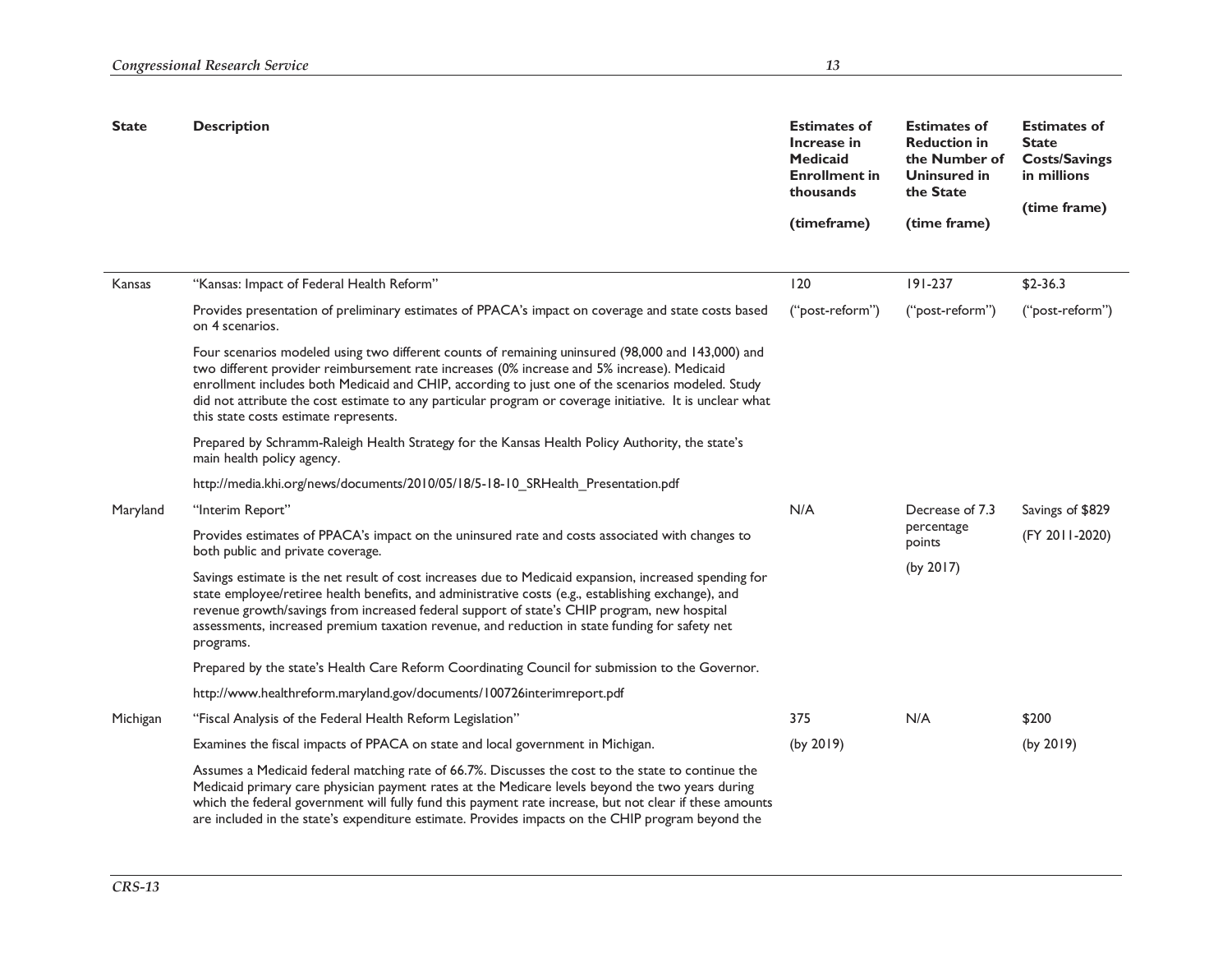| <b>State</b> | <b>Description</b>                                                                                                                                                                                                                                                                                                                                                                                                                                                                                                                                                                                                                                                                                                                           | <b>Estimates of</b><br>Increase in<br><b>Medicaid</b><br><b>Enrollment in</b><br>thousands | <b>Estimates of</b><br><b>Reduction in</b><br>the Number of<br><b>Uninsured in</b><br>the State | <b>Estimates of</b><br><b>State</b><br><b>Costs/Savings</b><br>in millions<br>(time frame) |
|--------------|----------------------------------------------------------------------------------------------------------------------------------------------------------------------------------------------------------------------------------------------------------------------------------------------------------------------------------------------------------------------------------------------------------------------------------------------------------------------------------------------------------------------------------------------------------------------------------------------------------------------------------------------------------------------------------------------------------------------------------------------|--------------------------------------------------------------------------------------------|-------------------------------------------------------------------------------------------------|--------------------------------------------------------------------------------------------|
|              |                                                                                                                                                                                                                                                                                                                                                                                                                                                                                                                                                                                                                                                                                                                                              | (timeframe)                                                                                | (time frame)                                                                                    |                                                                                            |
|              | PPACA funding (i.e., through FY2015) appropriation, but it is unclear if these amounts are included in<br>the state's expenditure estimates. Acknowledges impacts of Medicaid drug rebate provisions, but<br>does not provide a state specific cost estimate of the impacts. Acknowledges the potential impacts of<br>the various long-term care related provisions and provisions directed at increasing care coordination,<br>encouraging more use of health prevention, and improving the quality of care. However, the state did<br>not report a dollar figures associated with these potential costs. Acknowledges impacts of Medicaid<br>DSH reduction provisions, but does not provide a state specific cost estimate of the impacts. |                                                                                            |                                                                                                 |                                                                                            |
|              | Prepared by the Senate Fiscal Agency whose role is to provide technical, analytical, and preparatory<br>support to the state's Senate Appropriation Committee and other members of the Senate.                                                                                                                                                                                                                                                                                                                                                                                                                                                                                                                                               |                                                                                            |                                                                                                 |                                                                                            |
|              | http://www.senate.michigan.gov/sfa/Publications/Issues/HealthReform/FedHealthReformLegislation.pdf                                                                                                                                                                                                                                                                                                                                                                                                                                                                                                                                                                                                                                           |                                                                                            |                                                                                                 |                                                                                            |
| North        | Provides preliminary estimates of the overall cost of implementing health reform.                                                                                                                                                                                                                                                                                                                                                                                                                                                                                                                                                                                                                                                            | N/A                                                                                        | N/A                                                                                             | $$1,114(2010-$                                                                             |
| Dakota       | The cost estimates are based on the following assumptions: current enrollees in private market will<br>remain in grandfathered plans (based on Blue Cross/Blue Shield enrollment that represents 80+% of<br>the market) throughout the study period (2010-2019), and all covered public-sector employees will<br>remain in grandfathered plans through that period. The cost estimate does not include possible<br>offsets from grants or subsidies. The analysis states that "estimates should be used with caution, as<br>amounts will change when additional guidance and policy decisions are made at the federal level."                                                                                                                |                                                                                            |                                                                                                 | 2019                                                                                       |
|              | Prepared for North Dakota's Industry, Business, and Labor Committee.                                                                                                                                                                                                                                                                                                                                                                                                                                                                                                                                                                                                                                                                         |                                                                                            |                                                                                                 |                                                                                            |
|              | http://www.legis.nd.gov/assembly/61-2009/interim-info/minutes/ib080310minutes.pdf                                                                                                                                                                                                                                                                                                                                                                                                                                                                                                                                                                                                                                                            |                                                                                            |                                                                                                 |                                                                                            |
| Texas        | "Federal Health Care Reform - Impact to Texas Health and Human Services"                                                                                                                                                                                                                                                                                                                                                                                                                                                                                                                                                                                                                                                                     | 2,345                                                                                      | N/A                                                                                             | \$27,000                                                                                   |
|              | Discusses PPACA requirements, describes model, and provides estimates of PPACA's impact on<br>enrollment in and state spending on Medicaid.                                                                                                                                                                                                                                                                                                                                                                                                                                                                                                                                                                                                  | (by 2023)                                                                                  |                                                                                                 | (SFY 2014-2023)                                                                            |
|              | The enrollment estimate includes the eligible but not enrolled and Medicaid expansion populations.<br>The cost estimate includes costs associated with the eligible but not enrolled and Medicaid expansion<br>populations, and full rate increases for primary care providers. The provider rate increase is assumed<br>to apply to both Medicaid and CHIP.                                                                                                                                                                                                                                                                                                                                                                                 |                                                                                            |                                                                                                 |                                                                                            |
|              | Prepared by the Texas Health and Human Services Commission for the House Select Committee on<br>Federal Legislation.                                                                                                                                                                                                                                                                                                                                                                                                                                                                                                                                                                                                                         |                                                                                            |                                                                                                 |                                                                                            |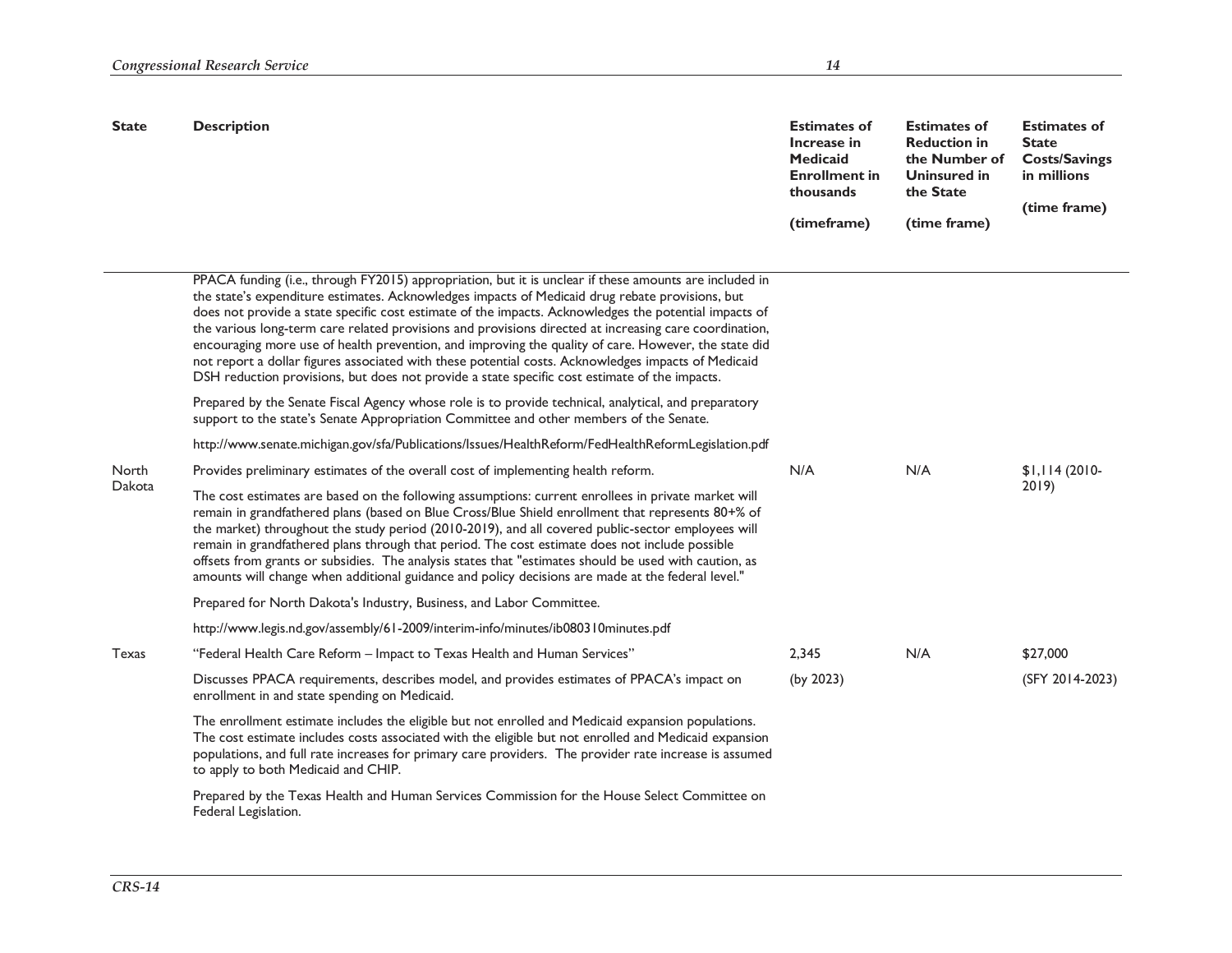| <b>State</b> | <b>Description</b> | <b>Estimates of</b><br>Increase in<br>Medicaid<br><b>Enrollment in</b><br>thousands<br>(timeframe) | <b>Estimates of</b><br><b>Reduction in</b><br>the Number of<br>Uninsured in<br>the State<br>(time frame) | <b>Estimates of</b><br><b>State</b><br><b>Costs/Savings</b><br>in millions<br>(time frame) |
|--------------|--------------------|----------------------------------------------------------------------------------------------------|----------------------------------------------------------------------------------------------------------|--------------------------------------------------------------------------------------------|
|              |                    |                                                                                                    |                                                                                                          |                                                                                            |

http://www.hhsc.state.tx.us/news/presentations/2010/HouseSelectFedHlthReform.pdf

Source: CRS analysis of existing state-level cost analyses prepared by a variety of organizations including: (1) state the Agencies that administer Medicaid and/or the State Children's Health Insurance Program (CHIP), (2) state legislature support agencies, (3) independent consultants retained by the state to provide a financial review of the impacts of PPACA on the state's budget, and (4) organizations (e.g., independent Boards established by the state legislature) whose role is to provide input into policy and planning for the state.